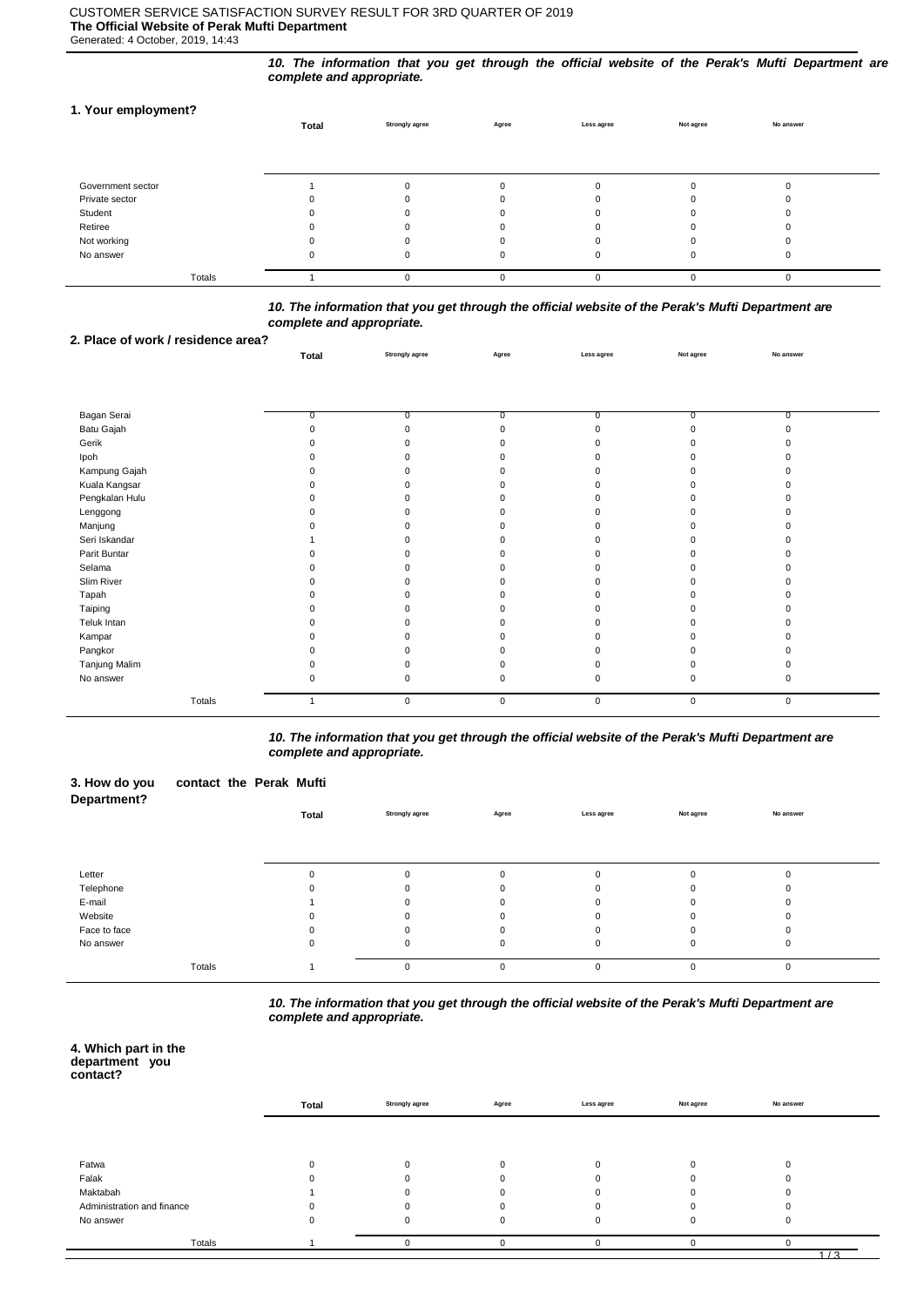### *10. The information that you get through the official website of the Perak's Mufti Department are complete and appropriate.*

### **5. Please indicate the services provided by**

|  | this department. |
|--|------------------|
|--|------------------|

|                                                  | Total    | Strongly agree | Agree | Less agree | Not agree | No answer |  |
|--------------------------------------------------|----------|----------------|-------|------------|-----------|-----------|--|
|                                                  |          |                |       |            |           |           |  |
| The Issuance Of Fatwa                            |          |                |       | $\Omega$   |           | O         |  |
| Management Of Tauliah                            |          |                |       |            |           |           |  |
| Self Declaration Friday                          |          |                |       |            |           |           |  |
| <b>Islamic Concern</b>                           |          |                |       |            |           |           |  |
| Determination / Check Direction Of<br>Qiblah     |          |                |       |            |           |           |  |
| Preparation Of Hijri Timetable / Prayer<br>Times | $\Omega$ |                |       | $\Omega$   |           |           |  |
| Sun's Observation / Moon's Observation           |          |                |       |            |           |           |  |
| No answer                                        |          |                |       |            |           |           |  |
|                                                  |          |                |       |            |           |           |  |
| Totals                                           |          |                |       | $\Omega$   | $\Omega$  | $\Omega$  |  |

# *10. The information that you get through the official website of the Perak's Mufti Department are complete and appropriate.*

# **6. Your opinion about management**

# **ccredited teaching service to teach Islamic**

| in state of Perak. |       |                       |              |             |           |           |  |
|--------------------|-------|-----------------------|--------------|-------------|-----------|-----------|--|
|                    | Total | <b>Strongly agree</b> | Agree        | Less agree  | Not agree | No answer |  |
|                    |       |                       |              |             |           |           |  |
|                    |       |                       |              |             |           |           |  |
| Excellent          | 0     |                       |              |             |           |           |  |
| Very satisfactory  |       | $\Omega$              | $\Omega$     |             |           |           |  |
| Satisfactory       | 0     |                       | 0            |             |           |           |  |
| Less satisfactory  | 0     | O                     | <sup>0</sup> |             |           |           |  |
| Not satisfactory   | 0     | O                     | 0            |             |           |           |  |
| No answer          | 0     | 0                     | 0            | 0           |           |           |  |
| Totals             |       | 0                     | 0            | $\mathbf 0$ |           |           |  |

### *10. The information that you get through the official website of the Perak's Mufti Department are complete and appropriate.*

# **7. Recognition credential of Islamic**

**teaching to candidates who managed to** 

### **brings many benefits to the community.**

|                | Total | <b>Strongly agree</b> | Agree | Less agree | Not agree | No answer |  |
|----------------|-------|-----------------------|-------|------------|-----------|-----------|--|
|                |       |                       |       |            |           |           |  |
|                |       |                       |       |            |           |           |  |
|                |       |                       |       |            |           |           |  |
| Strongly agree |       |                       |       |            |           |           |  |
| Agree          |       |                       |       |            | 0         |           |  |
| Less agree     | 0     |                       |       |            | 0         |           |  |
| Not agree      | 0     |                       |       |            | 0         |           |  |
| No answer      | 0     |                       |       |            | 0         |           |  |
|                |       |                       |       |            |           |           |  |
| Totals         |       |                       |       |            | $\Omega$  |           |  |
|                |       |                       |       |            |           |           |  |

# *10. The information that you get through the official website of the Perak's Mufti Department are complete and appropriate.*

# **8. Service of checking qiblah direction that**

| __<br>provided is: |       |                       |          |             |           |           |  |
|--------------------|-------|-----------------------|----------|-------------|-----------|-----------|--|
|                    | Total | <b>Strongly agree</b> | Agree    | Less agree  | Not agree | No answer |  |
|                    |       |                       |          |             |           |           |  |
|                    |       |                       |          |             |           |           |  |
|                    |       |                       |          |             |           |           |  |
| Excellent          |       |                       |          |             |           |           |  |
| Very satisfactory  |       |                       |          |             |           |           |  |
| Satisfactory       |       |                       |          |             |           |           |  |
| Less satisfactory  |       |                       |          |             |           |           |  |
| Not satisfactory   |       |                       |          |             |           |           |  |
| No answer          | U     |                       |          | $\mathbf 0$ | $\Omega$  | 0         |  |
|                    |       |                       |          |             |           |           |  |
| Totals             |       |                       | $\Omega$ | $\Omega$    | 0         | 0         |  |